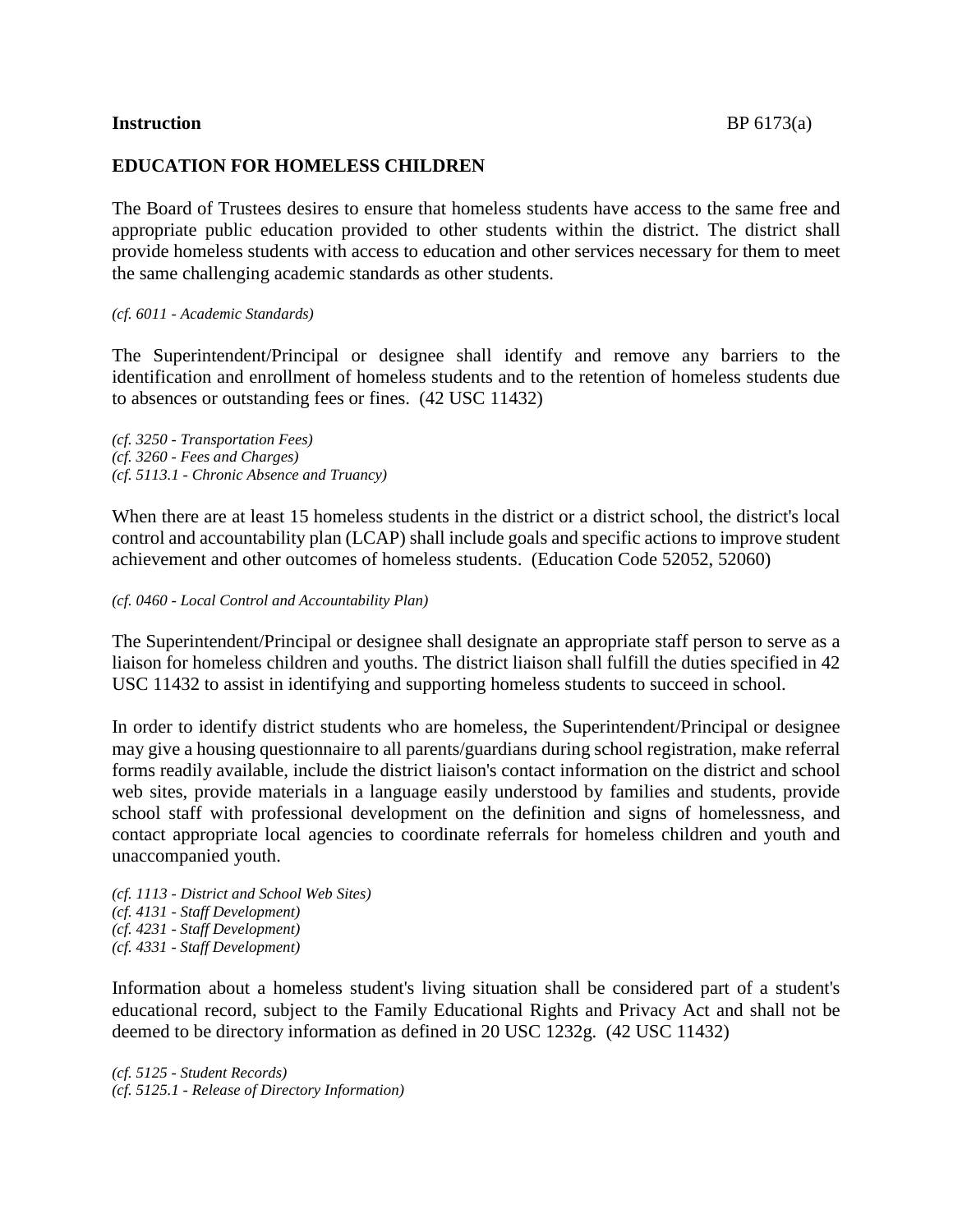The Superintendent/Principal or designee shall ensure that placement decisions for homeless students are based on the student's best interest as defined in law and administrative regulation.

Each homeless student shall be provided services that are comparable to services offered to other students in the school, including, but not limited to, transportation, educational programs for which the student meets the eligibility criteria (such as federal Title I services or similar state or local programs, programs for students with disabilities, and educational programs for English learners), career and technical education programs, programs for gifted and talented students, and school nutrition programs. (42 USC 11432)

- *(cf. 3550 - Food Service/Child Nutrition Program)*
- *(cf. 3553 - Free and Reduced Price Meals)*
- *(cf. 5148.2 - Before/After School Programs)*
- *(cf. 5148.3 - Preschool/Early Childhood Education)*
- *(cf. 6159 - Individualized Education Program)*
- *(cf. 6164.2 - Guidance/Counseling Services)*
- *(cf. 6171 - Title I Programs)*
- *(cf. 6172 - Gifted and Talented Student Program)*
- *(cf. 6174 - Education for English Learners)*
- *(cf. 6177 - Summer Learning Programs)*
- *(cf. 6178 - Career and Technical Education)*
- *(cf. 6179 - Supplemental Instruction)*

Homeless students shall not be segregated into a separate school or program based on their status as homeless and shall not be stigmatized in any way. However, the Superintendent/Principal or designee may separate homeless students on school grounds as necessary for short periods of time for health and safety emergencies or to provide temporary, special, and supplementary services to meet the unique needs of homeless students. (42 USC 11432, 11433)

*(cf. 0410 - Nondiscrimination in District Programs and Activities) (cf. 3553 - Free and Reduced Price Meals)*

The Superintendent/Principal or designee shall coordinate with other agencies and entities to ensure that homeless children and youth are promptly identified, ensure that homeless students have access to and are in reasonable proximity to available education and related support services, and raise the awareness of school personnel and service providers of the effects of short-term stays in a shelter and other challenges associated with homelessness. Toward these ends, the Superintendent/Principal or designee shall collaborate with local social services agencies, other agencies or entities providing services to homeless children and youth, and, if applicable, transitional housing facilities. In addition, the Superintendent/Principal or designee shall coordinate transportation, transfer of school records, and other interdistrict activities with other local educational agencies. As necessary, the Superintendent/Principal or designee shall coordinate, within the district and with other involved local educational agencies, services for homeless students and services for students with disabilities. (42 USC 11432)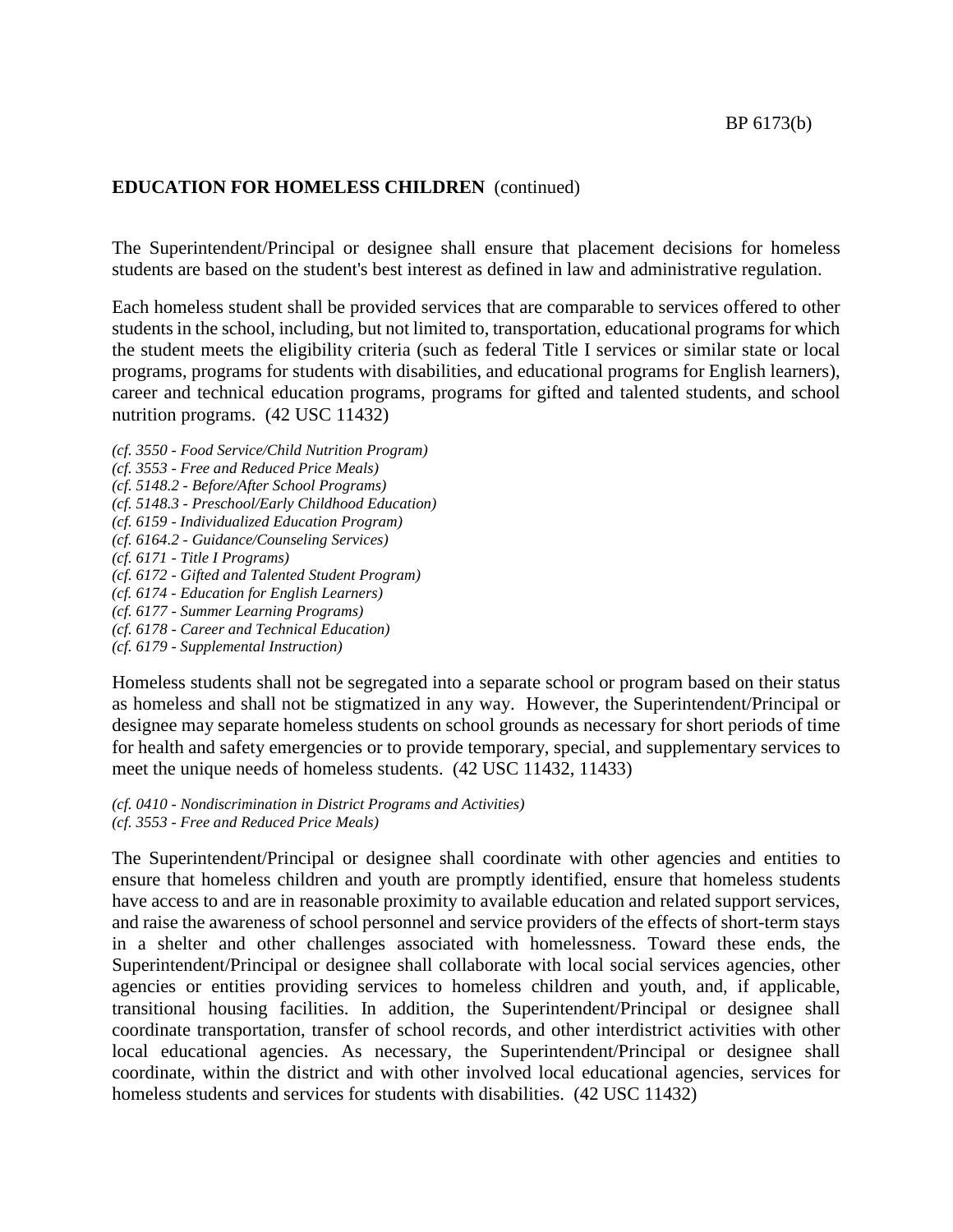*(cf. 1020 - Youth Services)*

District liaisons and other appropriate staff shall participate in professional development and other technical assistance activities to assist them in identifying and meeting the needs of homeless students and to provide training on the definitions of terms related to homelessness. (42 USC 11432)

At least annually, the Superintendent/Principal or designee shall report to the Board on outcomes for homeless students, which may include, but are not limited to, school attendance, student achievement test results, promotion and retention rates by grade level, graduation rates, suspension/expulsion rates, and other outcomes related to any goals and specific actions identified in the LCAP. Based on the evaluation data, the district shall revise its strategies as needed to better support the education of homeless students.

*(cf. 0500 - Accountability) (cf. 6162.51 - State Academic Achievement Tests) (cf. 6190 - Evaluation of the Instructional Program)*

*Legal Reference:*

*EDUCATION CODE 39807.5 Payment of transportation costs by parents 48850 Educational rights of homeless and foster youth 48852.5 Notice of educational rights of homeless students 48852.7 Enrollment of homeless students 48915.5 Recommended expulsion, homeless student with disabilities 48918.1 Notice of recommended expulsion 51225.1-51225.3 Graduation requirements 52060-52077 Local control and accountability plan CODE OF REGULATIONS, TITLE 5 4600-4687 Uniform complaint procedures UNITED STATES CODE, TITLE 20 1087vv Free Application for Federal Student Aid; definitions 1232g Family Educational Rights and Privacy Act 6311 Title I state plan; state and local educational agency report cards UNITED STATES CODE, TITLE 42 11431-11435 McKinney-Vento Homeless Assistance Act 12705 Cranston-Gonzalez National Affordable Housing Act; state and local strategies*

*Management Resources: (see next page)*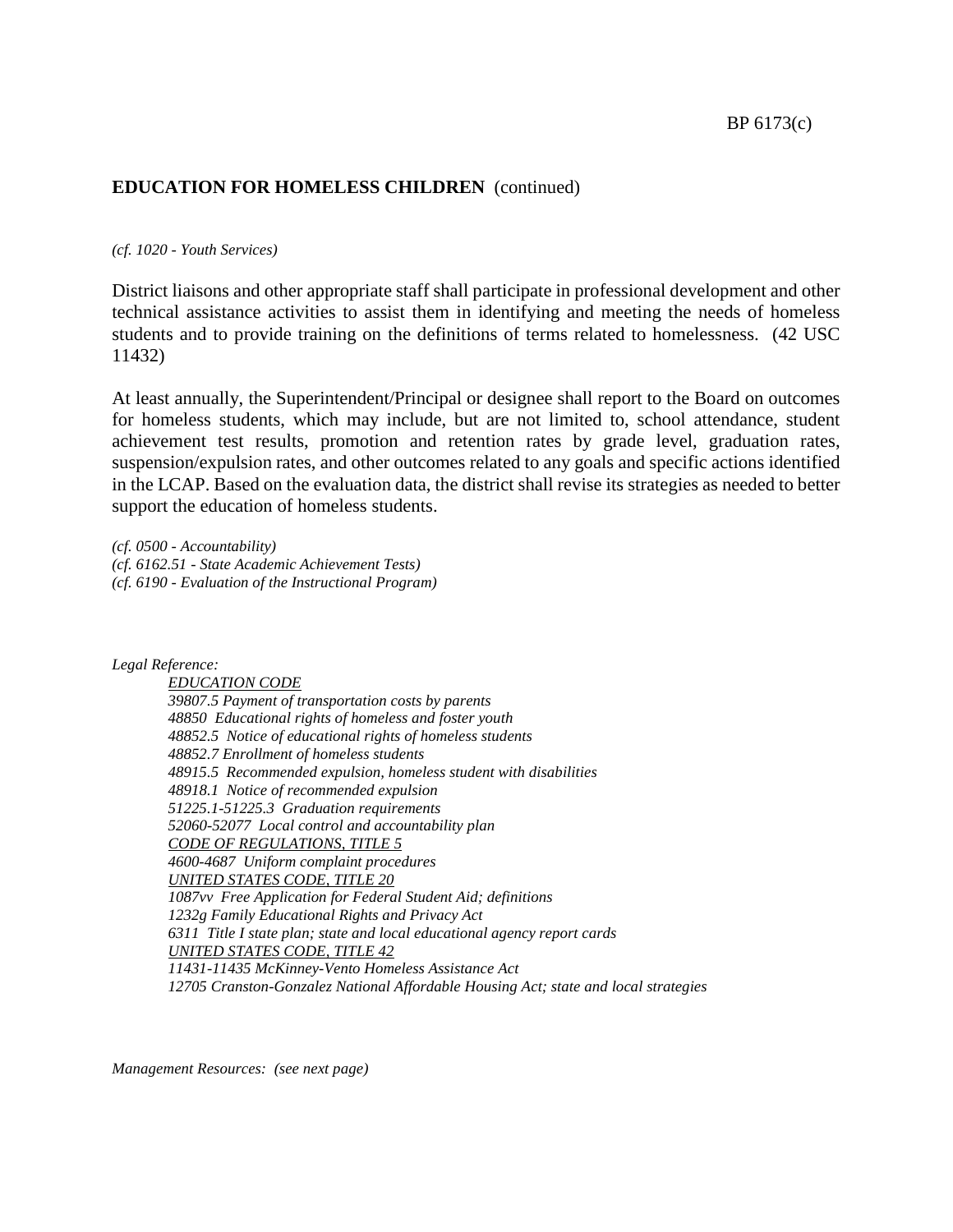*Management Resources:*

*CALIFORNIA CHILD WELFARE COUNCIL PUBLICATIONS Partial Credit Model Policy and Practice Recommendations CALIFORNIA DEPARTMENT OF EDUCATION PUBLICATIONS Homeless Education Dispute Resolution Process, January 30, 2007 NATIONAL CENTER FOR HOMELESS EDUCATION PUBLICATIONS Homeless Liaison Toolkit, 2013 U.S. DEPARTMENT OF EDUCATION GUIDANCE Dear Colleague Letter, July 27, 2016 Education for Homeless Children and Youths Program, Non-Regulatory Guidance, July 2016 WEB SITES California Child Welfare Council: http://www.chhs.ca.gov/Pages/CAChildWelfareCouncil.aspx California Department of Education, Homeless Children and Youth Education: http://www.cde.ca.gov/sp/hs/cy National Center for Homeless Education at SERVE: http://www.serve.org/nche*

*National Law Center on Homelessness and Poverty: http://www.nlchp.org U.S. Department of Education: http://www.ed.gov/programs/homeless/index.html*

Policy **CUDDEBACK UNION ELEMENTARY SCHOOL DISTRICT** adopted: December 11, 2019 Carlotta, California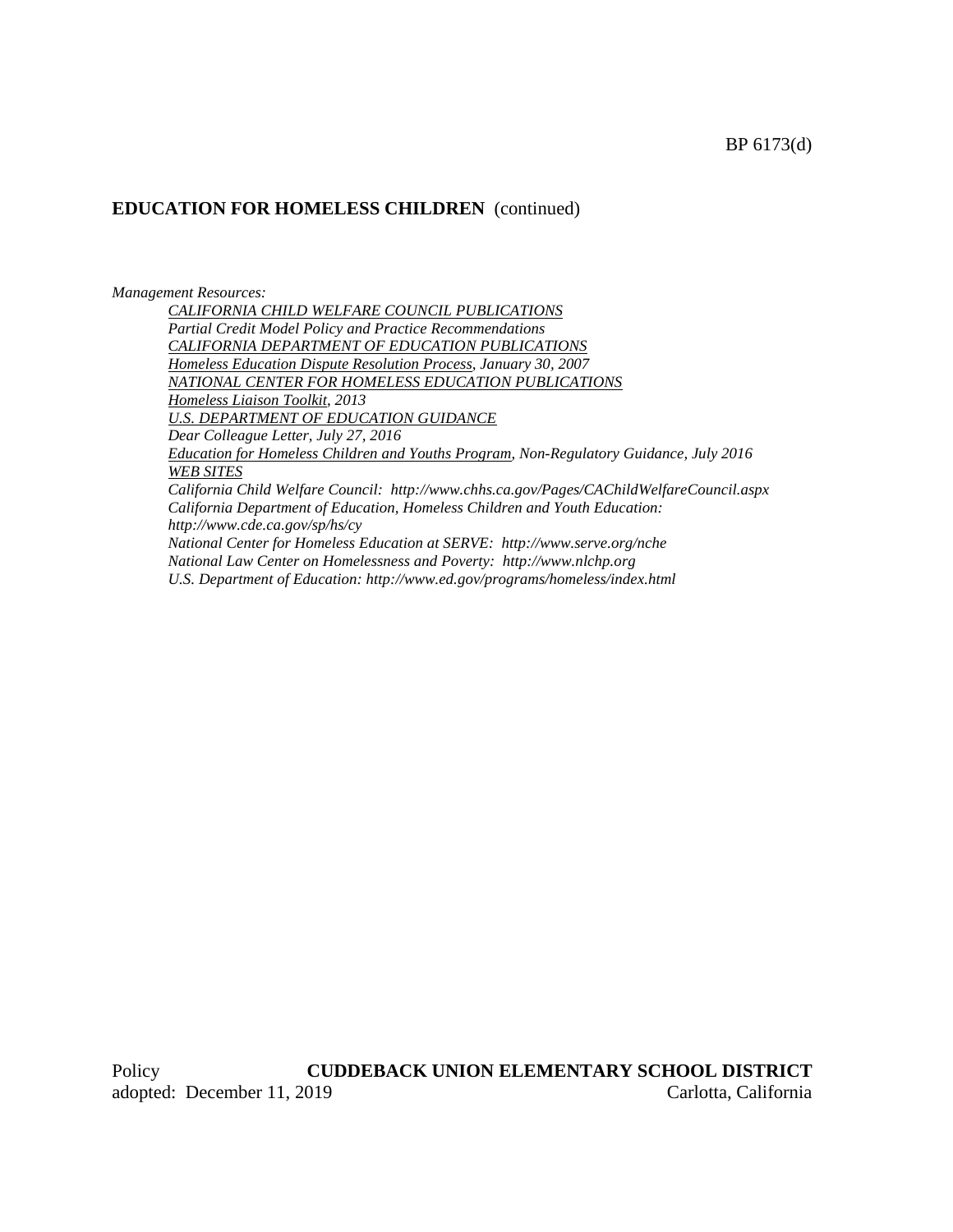# **EDUCATION FOR HOMELESS CHILDREN**

# **Definitions**

*Homeless students* means students who lack a fixed, regular, and adequate nighttime residence and includes: (Education Code 48852.7; 42 USC 11434a)

1. Students who are sharing the housing of other persons due to loss of housing, economic hardship, or a similar reason; are living in motels, hotels, trailer parks, or camping grounds due to the lack of alternative adequate accommodations; are living in emergency or transitional shelters; or are abandoned in hospitals

#### *(cf. 6173.1 - Education for Foster Youth)*

- 2. Students who have a primary nighttime residence that is a public or private place not designed for or ordinarily used as regular sleeping accommodations for human beings
- 3. Students who are living in cars, parks, public spaces, abandoned buildings, substandard housing, bus or train stations, or similar settings
- 4. Migratory children who qualify as homeless because they are living in conditions described in items #1-3 above

*Unaccompanied youth* includes youth who are not in the physical custody of a parent or guardian. (20 USC 11434a)

*School of origin* means the school that the homeless student attended when permanently housed or the school in which he/she was last enrolled, including a preschool. If the school the homeless student attended when permanently housed is different from the school in which he/she was last enrolled, or if there is some other school that he/she attended within the preceding 15 months and with which he/she is connected, the district liaison shall determine, in consultation with and with the agreement of the homeless student and the person holding the right to make educational decisions for the student, and in the best interests of the homeless student, which school shall be deemed the school of origin. (Education Code 48852.7; 42 USC 11432)

*Best interest* means that, in making educational and school placement decisions for a homeless student, consideration is given to, among other factors, educational stability, the opportunity to be educated in the least restrictive educational setting necessary to achieve academic progress, and the student's access to academic resources, services, and extracurricular and enrichment activities that are available to all district students. (Education Code 48850, 48853; 42 USC 11432)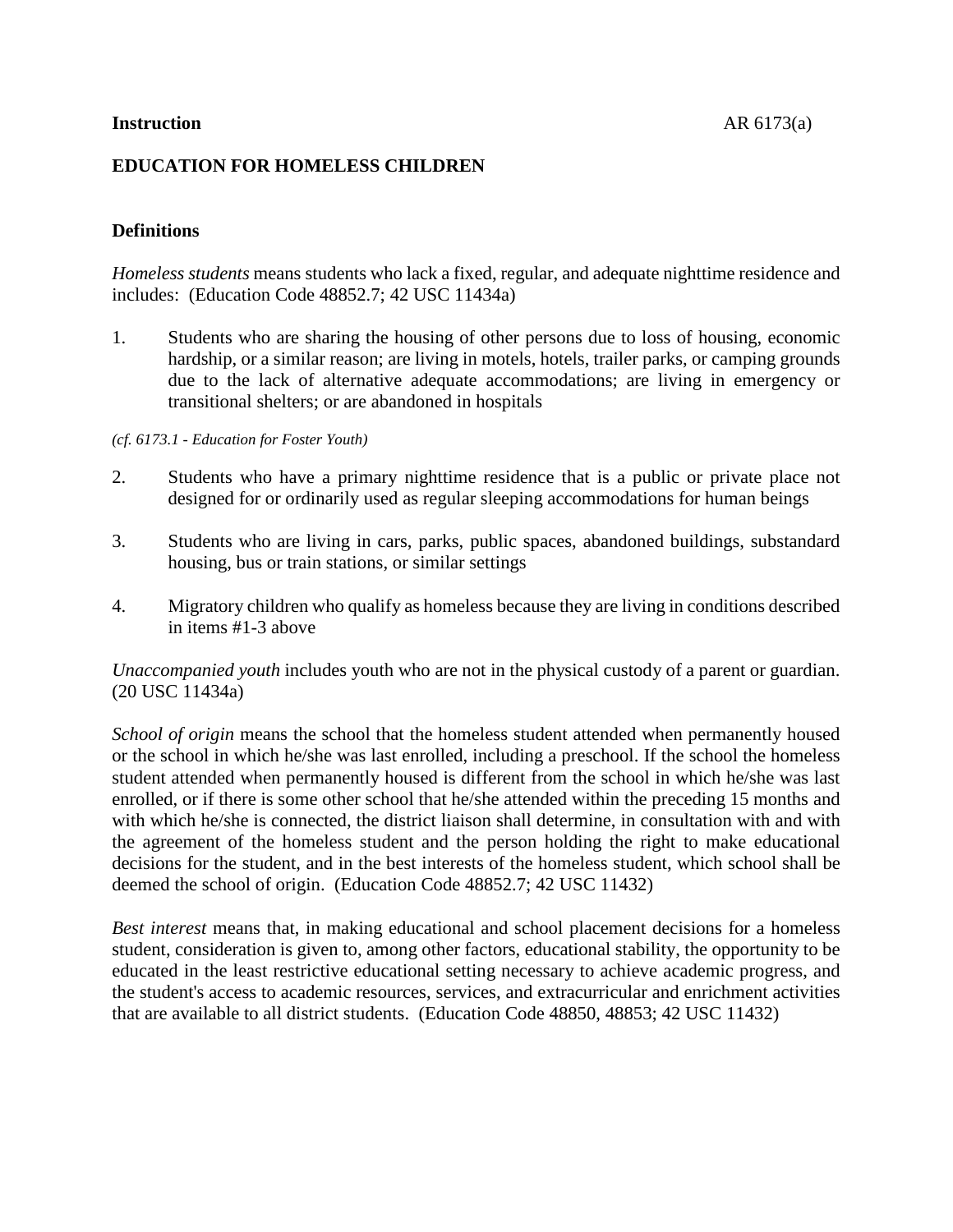#### **District Liaison**

The Superintendent designates the following staff person as the district liaison for homeless students: (42 USC 11432)

Homeless Student Liaison P.O.Box 7 Carlotta, CA 95528 707-768-3372

The district's liaison for homeless students shall: (Education Code 48852.5; 42 USC 11432)

1. Ensure that homeless students are identified by school personnel through outreach and coordination activities with other entities and agencies

*(cf. 1400 - Relations Between Other Governmental Agencies and the Schools) (cf. 3553 - Free and Reduced-Price Meals)*

- 2. Ensure that homeless students are enrolled in, and have a full and equal opportunity to succeed in, the district school
- 3. Ensure that homeless families and children and youth have access to and receive educational services for which they are eligible, including services through Head Start and Early Head Start programs, early intervention services under Part C of the federal Individuals with Disabilities Education Act, and other preschool programs administered by the district
- *(cf. 5148.3 - Preschool/Early Childhood Education)*
- 4. Ensure that homeless families and students receive referrals to health care services, dental services, mental health and substance abuse services, housing services, and other appropriate services

*(cf. 5141.6 - School Health Services)*

5. Inform parents/guardians of the educational and related opportunities available to their children and ensure that they are provided with meaningful opportunities to participate in the education of their children

*(cf. 5145.6 - Parental Notifications)*

6. Disseminate notice of the educational rights of homeless students in locations frequented by parents/guardians of homeless children and youth and by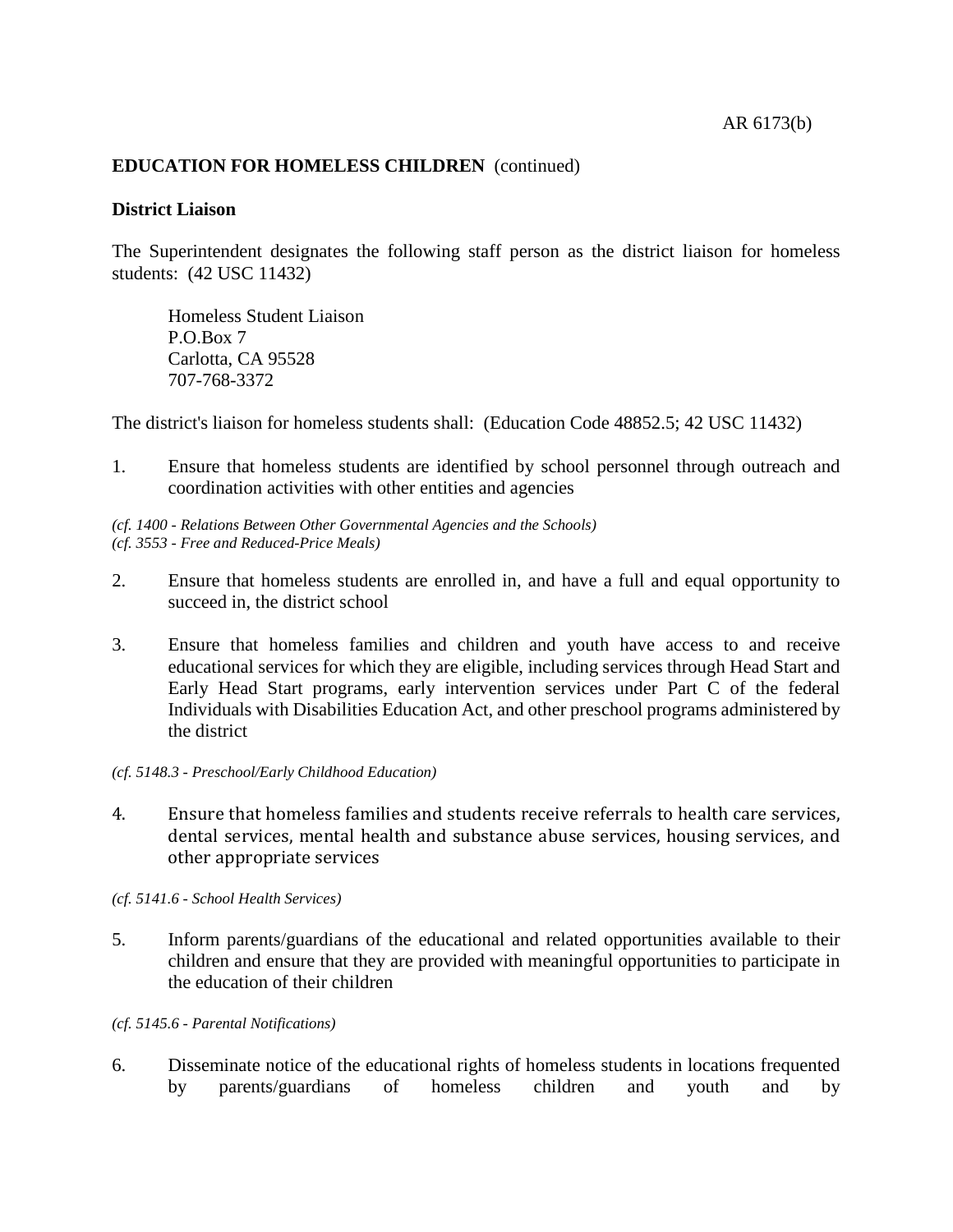unaccompanied youth, including schools, family shelters, public libraries, and hunger relief agencies (soup kitchens). The rights shall be presented in a manner and form understandable to the parents/guardians of homeless students and unaccompanied youth.

- 7. Mediate enrollment disputes in accordance with law and the section "Resolving Enrollment Disputes" below
- 8. Fully inform parents/guardians of homeless students and unaccompanied youth of all transportation services, including transportation to the school of origin, and assist them in accessing transportation to the school of choice
- *(cf. 3541 - Transportation Routes and Services)*
- 9. Ensure that school personnel providing services to homeless students receive professional development and other support

*(cf. 4131 - Staff Development) (cf. 4231 - Staff Development) (cf. 4331 - Staff Development)*

- 10. Ensure that unaccompanied youth are enrolled in school, have opportunities to meet the same challenging state academic standards established for other students, and are informed of their status as independent students under 20 USC 1087vv and that they may receive assistance from the district liaison to receive verification of their independent student status for purposes of applying for federal student aid pursuant to 20 USC 1090
- 11. Coordinate and collaborate with state coordinators and community and school personnel responsible for the provision of education and related services to homeless students, including the provision of comprehensive data to the state coordinator as required by law

In addition, when notified pursuant to Education Code 48918.1, the district liaison shall assist, facilitate, or represent a homeless student who is undergoing a disciplinary proceeding that could result in his/her expulsion. When notified pursuant to Education Code 48915.5, the district liaison shall participate in an individualized education program team meeting to make a manifestation determination regarding the behavior of a student with a disability.

*(cf. 5144.1 - Suspension and Expulsion/Due Process)*

*(cf. 5144.2 - Suspension and Expulsion/Due Process (Students with Disabilities))*

*(cf. 6159 - Individualized Education Program)*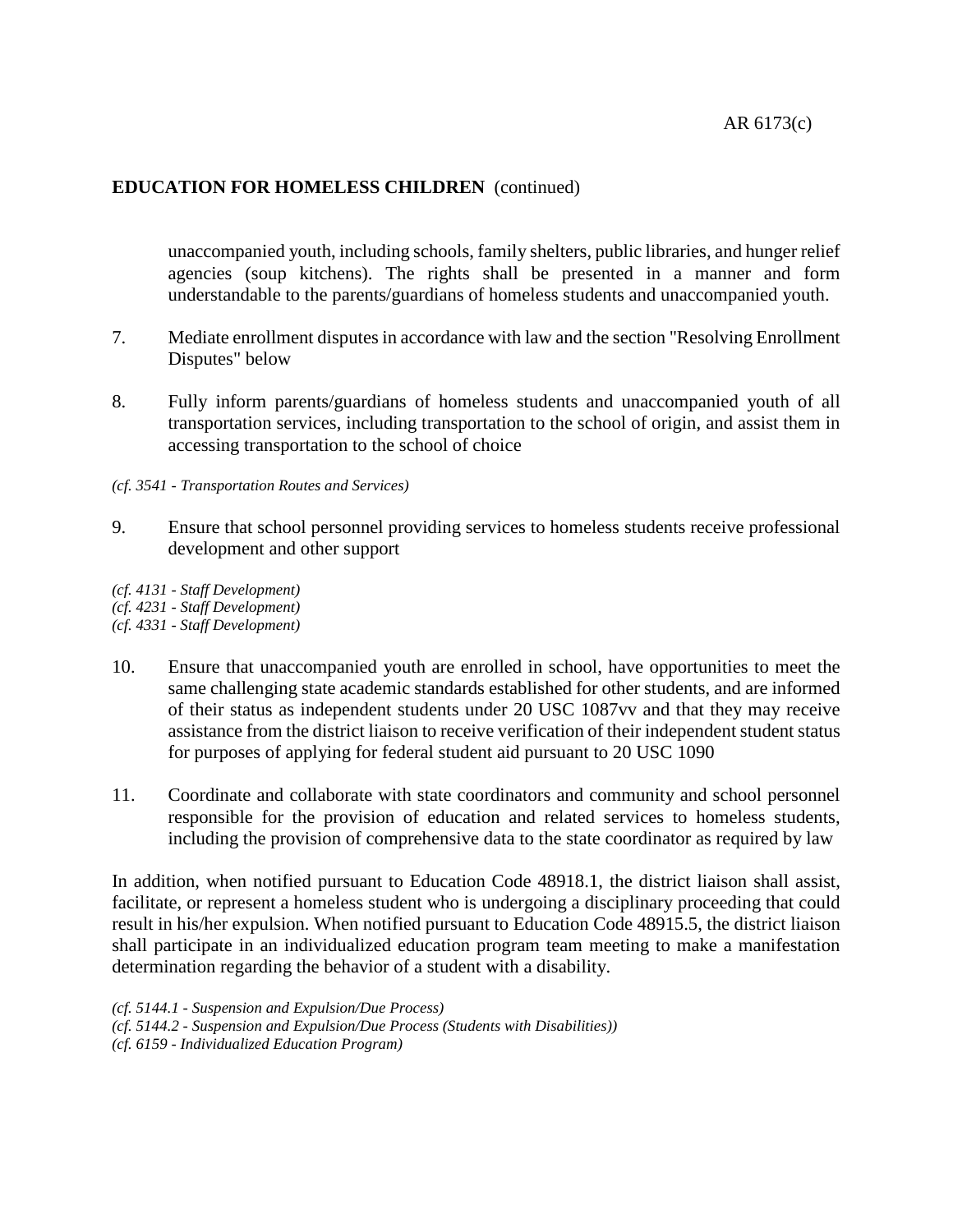The Superintendent/Principal or designee shall inform homeless children and youth, their parents/guardians, school personnel, service providers, and advocates working with homeless families of the duties of the district's liaison. He/she shall also provide the name and contact information of the district's liaison to the California Department of Education (CDE) for publishing on the CDE's web site. (42 USC 11432)

## **Enrollment**

The district shall make placement decisions for homeless students based on the student's best interest. (42 USC 11432)

In determining the best interest of the student, the district shall consider student-centered factors related to the student's best interest, including factors related to the impact of mobility on achievement, education, health, and safety, giving priority to the request of the student's parent/guardian or, in the case of an unaccompanied youth, the youth. (42 USC 11432)

Such factors may include, but are not limited to, the age of the student, the distance of the commute and the impact it may have on the student's education, personal safety issues, the student's need for special instruction, the length of anticipated stay in the temporary shelter or other temporary location, likely area of future housing, school placement of siblings, and the time remaining in the school year.

However, placement decisions shall not be based on whether a homeless student lives with his/her homeless parent/guardian or has been temporarily placed elsewhere. (42 USC 11432)

In the case of an unaccompanied youth, the liaison shall assist in placement or enrollment decisions, give priority to the views of the student, and provide notice to the student of his/her appeal rights. (42 USC 11432)

In determining a student's best interest, a homeless student shall, to the extent feasible, be placed in his/her school of origin, unless the student's parent/guardian or the unaccompanied youth requests otherwise. (Education Code 48852.7; 42 USC 11432)

Once a placement decision has been made, the principal or designee shall immediately enroll the student in the school of choice. The student shall be enrolled even if he/she: (Education Code 48852.7; 42 USC 11432)

1. Has outstanding fees, fines, textbooks, or other items or monies due to the school last attended

#### *(cf. 5125.2 - Withholding Grades, Diploma or Transcripts)*

2. Does not have clothing normally required by the school, such as school uniforms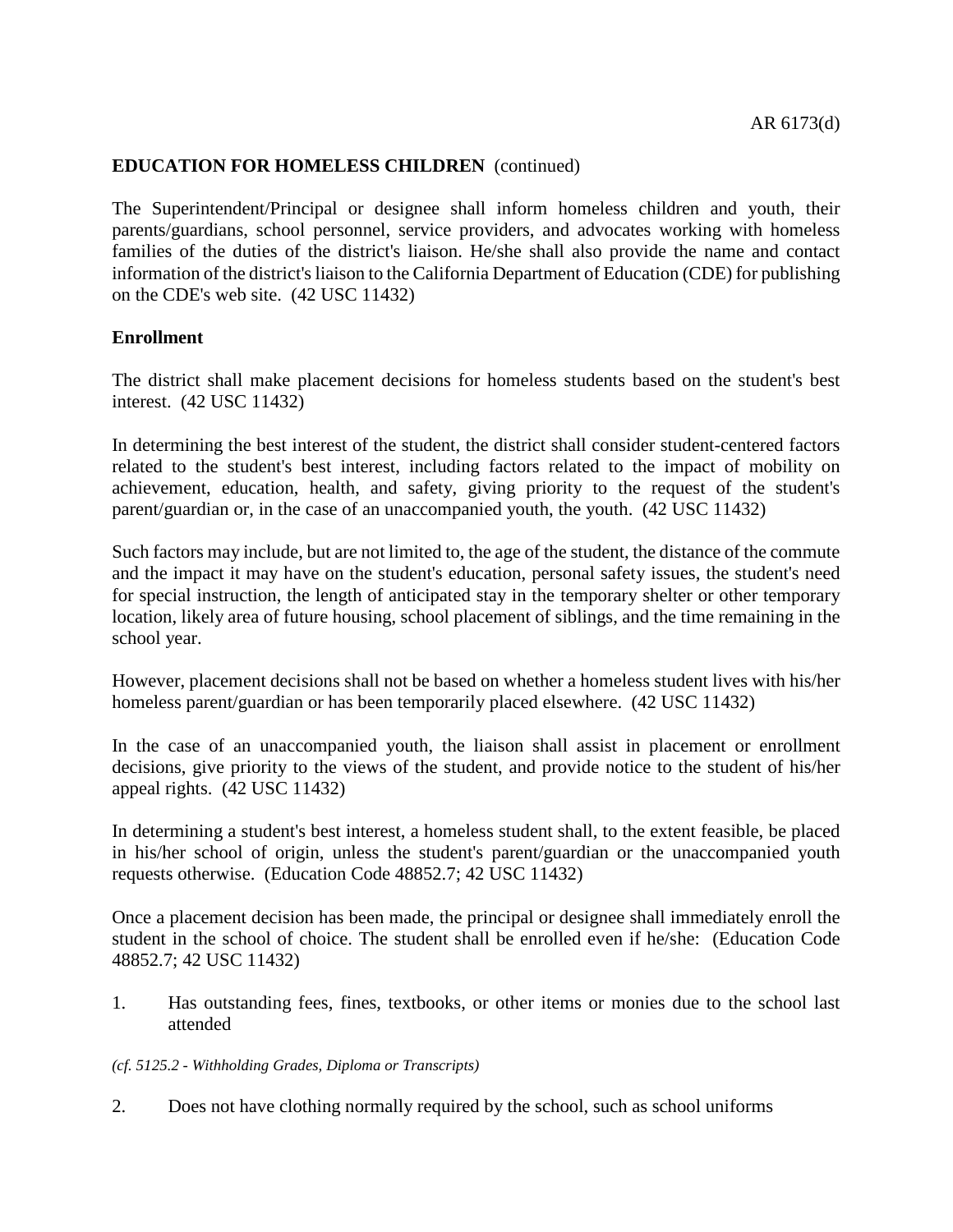#### *(cf. 5132 - Dress and Grooming)*

3. Is unable to produce records normally required for enrollment, such as previous academic records, proof of residency, and records of immunization and other required health records

*(cf. 5111 - Admission) (cf. 5111.1 - District Residency) (cf. 5125 - Student Records) (cf. 5141.26 - Tuberculosis Testing) (cf. 5141.31 - Immunizations) (cf. 5141.32 - Health Screening for School Entry)*

4. Has missed application or enrollment deadlines during any period of homelessness

The principal or designee shall immediately contact the school last attended by the student to obtain the relevant records. If the student needs to obtain immunizations or does not possess immunization or other required health records, the principal or designee shall refer the parent/guardian to the district liaison for homeless students. The district liaison shall assist the parent/guardian, or the student if he/she is an unaccompanied youth, in obtaining the necessary immunizations, screenings, or records for the student. (42 USC 11432)

If the student is placed at a school other than his/her school of origin or the school requested by his/her parent/guardian or an unaccompanied youth, the Superintendent/Principal or designee shall provide the parent/guardian or the unaccompanied youth with a written explanation of the decision along with a statement regarding the right to appeal the placement decision. (42 USC 11432)

The student may continue attending his/her school of origin for the duration of the homelessness. (Education Code 48852.7; 42 USC 11432)

To ensure that the homeless student has the benefit of matriculating with his/her peers in accordance with the established feeder patterns, the following shall apply: (Education Code 48852.7; 42 USC 11432)

- 1. If the student is transitioning between grade levels, he/she shall be allowed to continue in the same attendance area.
- 2. If the student is transitioning to a middle school or high school, and the school designated for matriculation is in another school district, he/she shall be allowed to continue to the school designated for matriculation in that district.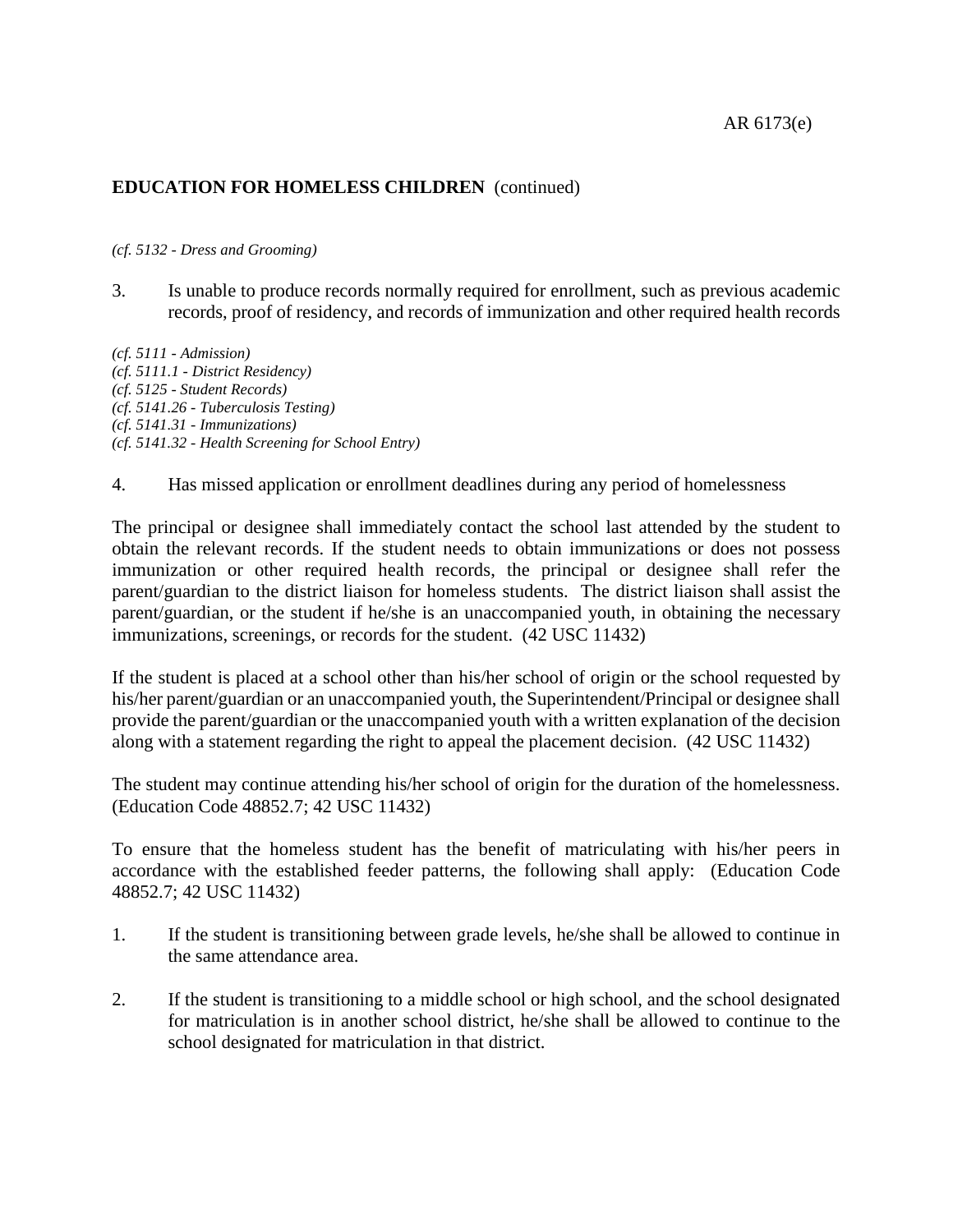If the student's status changes before the end of the school year so that he/she is no longer homeless, he/she shall be allowed to stay in the school of origin: (Education Code 48852.7)

- 1. Through the duration of the school year if he/she is in grades K-8
- 2. Through graduation if he/she is in high school

# **Resolving Enrollment Disputes**

If a dispute arises over student eligibility, school selection, or enrollment in a particular school, the matter shall be referred to the district liaison, who shall carry out the dispute resolution process as expeditiously as possible. (42 USC 11432)

The parent/guardian or unaccompanied youth shall be provided with a written explanation of any decisions related to eligibility, school selection, or enrollment and of the right of the parent/guardian or unaccompanied youth to appeal such decisions. (42 USC 11432)

The written explanation shall include:

- 1. A description of the action proposed or refused by the district
- 2. An explanation of why the action is proposed or refused
- 3. A description of any other options the district considered and the reasons that any other options were rejected
- 4. A description of any other factors relevant to the district's decision and information related to the eligibility or best interest determination including the facts, witnesses, and evidence relied upon and their sources
- 5. Appropriate timelines to ensure any relevant deadlines are not missed
- 6. Contact information for the district liaison and state coordinator, and a brief description of their roles

The written explanation shall be complete, as brief as possible, simply stated, and provided in language that the parent/guardian or student can understand.

The district liaison may use an informal process as an alternative to formal dispute resolution procedures, provided that the parents/guardians or unaccompanied youth have access to the more formal process if informal resolution is not successful in resolving the matter.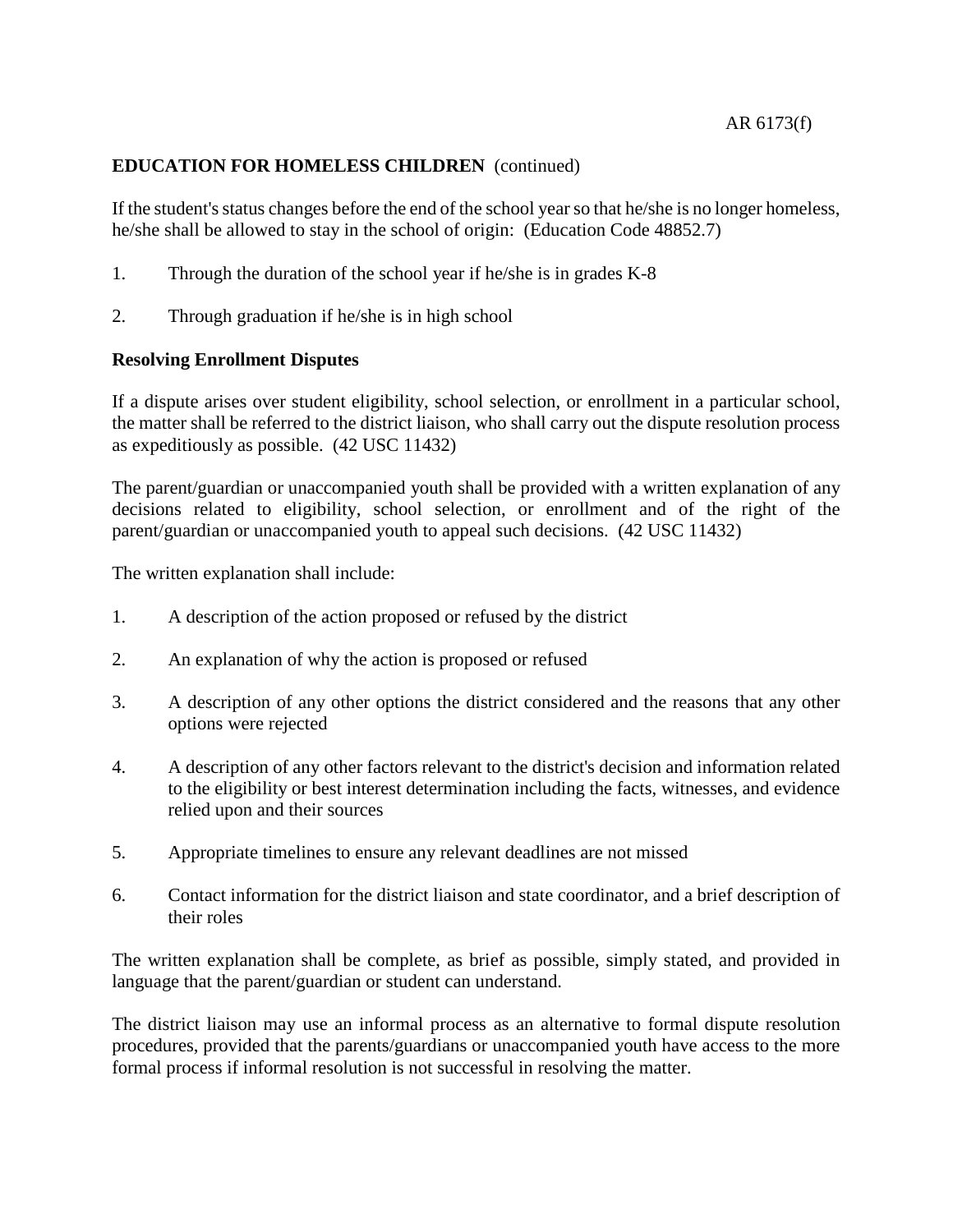In working with a student's parents/guardians or unaccompanied youth to resolve an enrollment dispute, the district liaison shall:

- 1. Inform them that they may provide written and/or oral documentation to support their position
- 2. Inform them that they may seek the assistance of social services, advocates, and/or service providers in having the dispute resolved
- 3. Provide them a simple form that they may use and turn in to the school to initiate the dispute resolution process
- 4. Provide them a copy of the dispute form they submit for their records
- 5. Provide them the outcome of the dispute for their records

If a parent/guardian or unaccompanied youth disagrees with the liaison's enrollment decision, he/she may appeal the decision to the Superintendent. The Superintendent shall make a determination within five working days.

If the parent/guardian chooses to appeal the district's placement decision, the district liaison shall forward all written documentation and related paperwork to the homeless liaison at the county office of education.

Pending final resolution of the dispute, including all available appeals, the student shall be immediately enrolled in the school in which enrollment is sought and shall be allowed to attend classes and participate fully in school activities. (42 USC 11432, 11434a)

## **Transportation**

The district shall provide transportation for a homeless student to and from his/her school of origin when the student is residing within the district and the parent/guardian, or the district liaison in the case of an unaccompanied youth, requests that such transportation be provided. If the student moves outside of district boundaries, but continues to attend his/her school of origin within this district, the Superintendent/Principal or designee shall consult with the superintendent of the district in which the student is now residing to agree upon a method to apportion the responsibility and costs of the transportation. (42 USC 11432)

*(cf. 3250 - Transportation Fees) (cf. 3541 - Transportation Routes and Services)*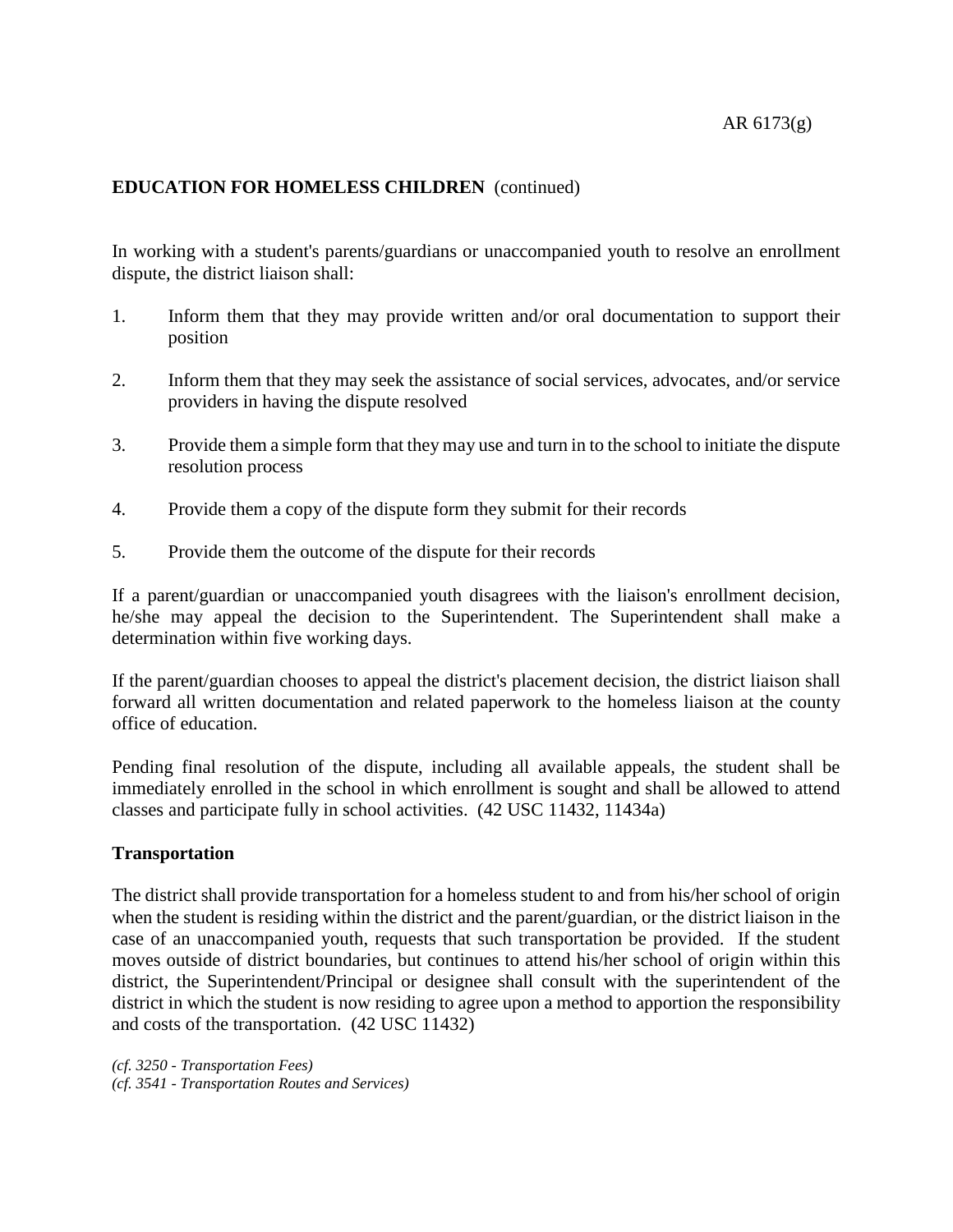The district shall not be obligated to provide transportation to students who continue attending their school of origin after they cease to be homeless, unless the formerly homeless student has an individualized education program that includes transportation as a necessary related service for the student. (Education Code 48852.7)

## **Transfer of Coursework and Credits**

When a homeless student transfers into a district school, the district shall accept and issue full credit for any coursework that the student has satisfactorily completed while attending another public school, a juvenile court school, or a nonpublic, nonsectarian school or agency and shall not require the student to retake the course. (Education Code 51225.2)

If the homeless student did not complete the entire course, he/she shall be issued partial credit for the coursework completed and shall be required to take the portion of the course that he/she did not complete at his/her previous school. However, the district may require the student to retake the portion of the course completed if, in consultation with the holder of educational rights for the student, the district finds that the student is reasonably able to complete the requirements in time to graduate from high school. Whenever partial credit is issued to a homeless student in any particular course, he/she shall be enrolled in the same or equivalent course, if applicable, so that he/she may continue and complete the entire course. (Education Code 51225.2)

Partial credits shall be awarded on the basis of 0.5 credits for every seven class periods attended per subject. If the school is on a block schedule, each block schedule class period attended shall be equal to two regular class periods per subject. Partial credits and grades earned by a student shall be included on the student's official transcript within two business days of the district's notification of the student's transfer, as required under Education Code 49069.5.

In no event shall the district prevent a homeless student from taking or retaking a course to meet the eligibility requirements for admission to the California State University or the University of California. (Education Code 51225.2)

*(cf. 6143 - Courses of Study)*

## **Applicability of Graduation Requirements**

To obtain a high school diploma, a homeless student shall complete all courses required by Education Code 51225.3 and fulfill any additional graduation requirements prescribed by the Board of Trustees.

*(cf. 6162.52 - High School Exit Examination)*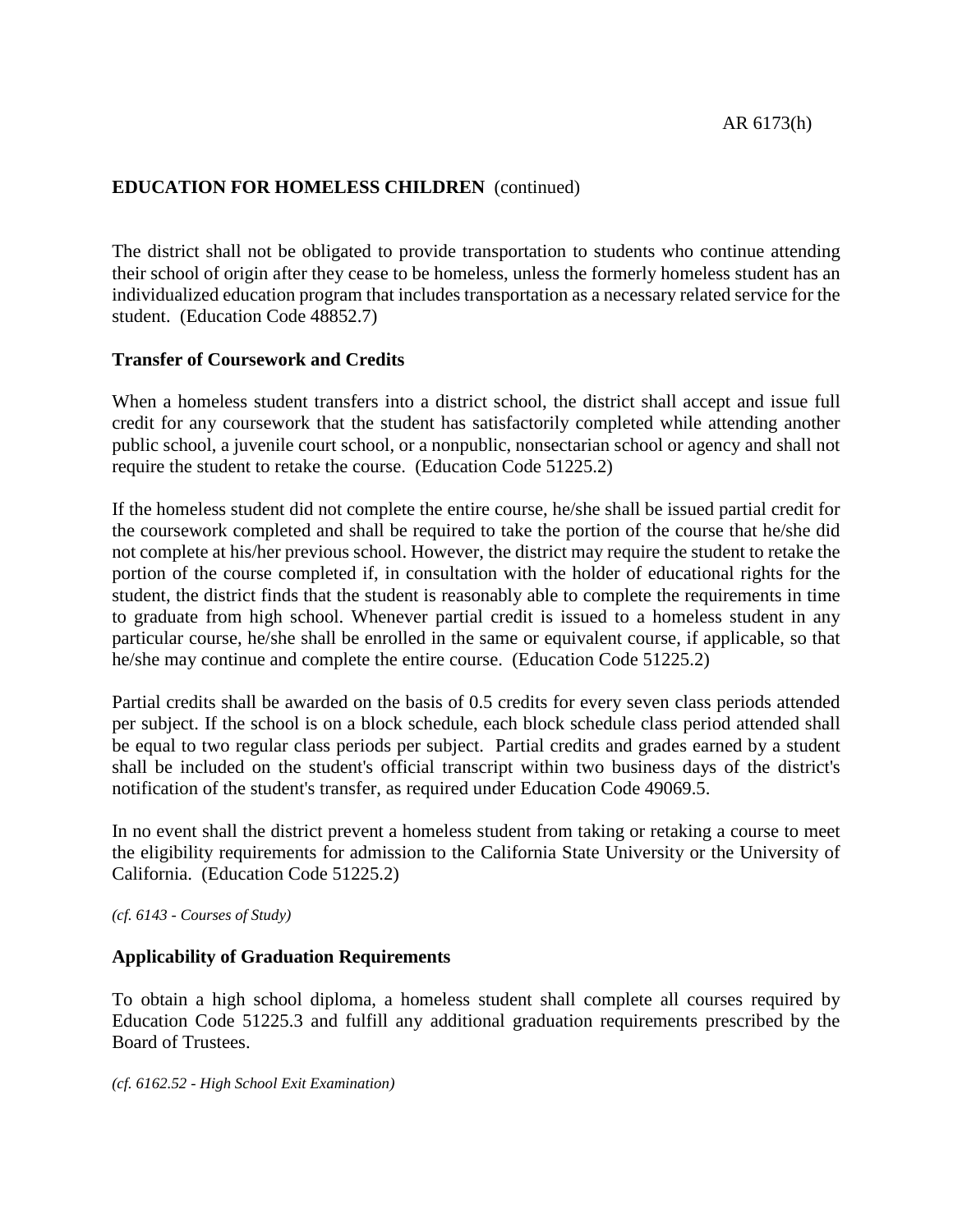However, when a homeless student who has completed his/her second year of high school transfers into the district from another school district, he/she shall be exempted from all district-adopted coursework and other district-established graduation requirements, unless the district makes a finding that the student is reasonably able to complete the additional requirements in time to graduate from high school by the end of his/her fourth year of high school. Within 30 calendar days of the homeless student's transfer, the Superintendent/Principal or designee shall notify the student, the person holding the right to make educational decisions for him/her, and the district liaison for homeless students of the availability of the exemption and whether the student qualifies for it. If the Superintendent/Principal or designee fails to provide this notification, the student shall be eligible for the exemption once notified, even if the notification occurs after the student is no longer homeless. (Education Code 51225.1)

To determine whether a homeless student is in his/her third or fourth year of high school, the district shall use either the number of credits he/she has earned as of the date of the transfer or the length of his/her school enrollment, whichever qualifies him/her for the exemption. (Education Code 51225.1)

The Superintendent/Principal or designee shall notify any homeless student who is granted an exemption and the person holding the right to make educational decisions for him/her how any requirements that are waived will affect the student's ability to gain admission to a postsecondary educational institution and shall provide information about transfer opportunities available through the California Community Colleges. (Education Code 51225.1)

The district shall not require or request a homeless student to transfer schools in order to qualify for an exemption and no request for a transfer solely to qualify for an exemption shall be made by a homeless student, the person holding the right to make educational decisions for the student, or the district liaison on behalf of the student. (Education Code 51225.1)

If a homeless student is exempted from local graduation requirements, the exemption shall continue to apply after the student is no longer homeless or if he/she transfers to another school or school district. (Education Code 51225.1)

If the Superintendent/Principal or designee determines that a homeless student is reasonably able to complete district graduation requirements within his/her fifth year of high school, he/she shall: (Education Code 51225.1)

1. Inform the student and, if under 18 years of age, the person holding the right to make educational decisions for him/her, of the option available to the student to remain in school for a fifth year to complete the district's graduation requirements and how that will affect his/her ability to gain admission to a postsecondary educational institution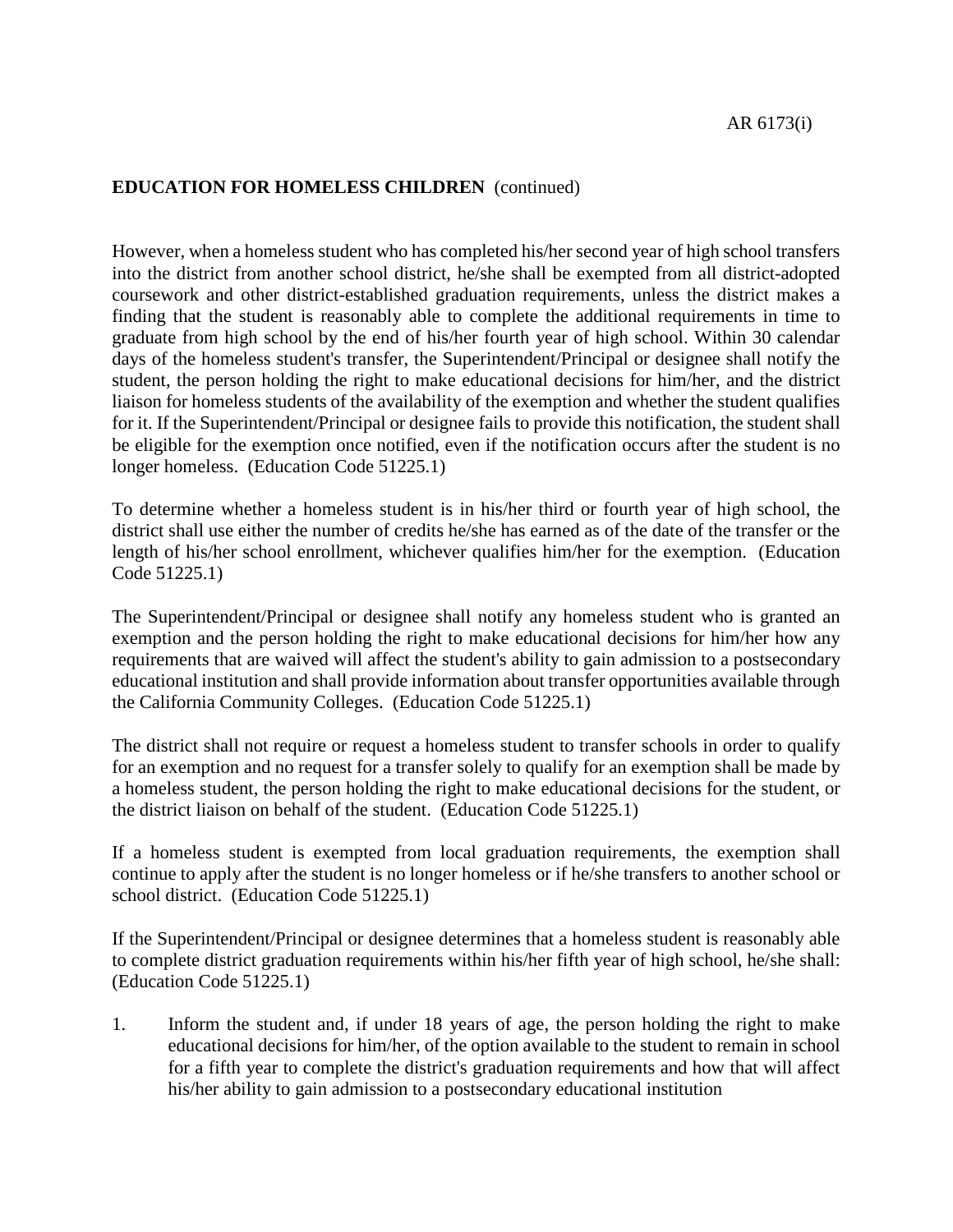- 2. Provide information to the homeless student about transfer opportunities available through the California Community Colleges
- 3. Upon agreement with the homeless student or with the person holding the right to make educational decisions for him/her if he/she is under 18 years of age, permit the student to stay in school for a fifth year to complete the district's graduation requirements

# **Eligibility for Extracurricular Activities**

A homeless student who enrolls in the district school shall be immediately deemed to meet all residency requirements for participation in interscholastic sports or other extracurricular activities. (Education Code 48850)

*(cf. 6145 - Extracurricular and Cocurricular Activities) (cf. 6145.2 - Athletic Competition)*

# **Notification and Complaints**

Information regarding the educational rights of homeless students, as specified in Education Code 51225.1 and 51225.2, shall be included in the annual uniform complaint procedures notification distributed to students, parents/guardians, employees, and other interested parties pursuant to 5 CCR 4622. (Education Code 51225.1, 51225.2)

Any complaint that the district has not complied with requirements regarding the education of homeless students, as specified in Education Code 51225.1 or 51225.2, may be filed in accordance with the district's procedures in AR 1312.3 - Uniform Complaint Procedures.

*(cf. 1312.3 - Uniform Complaint Procedures)*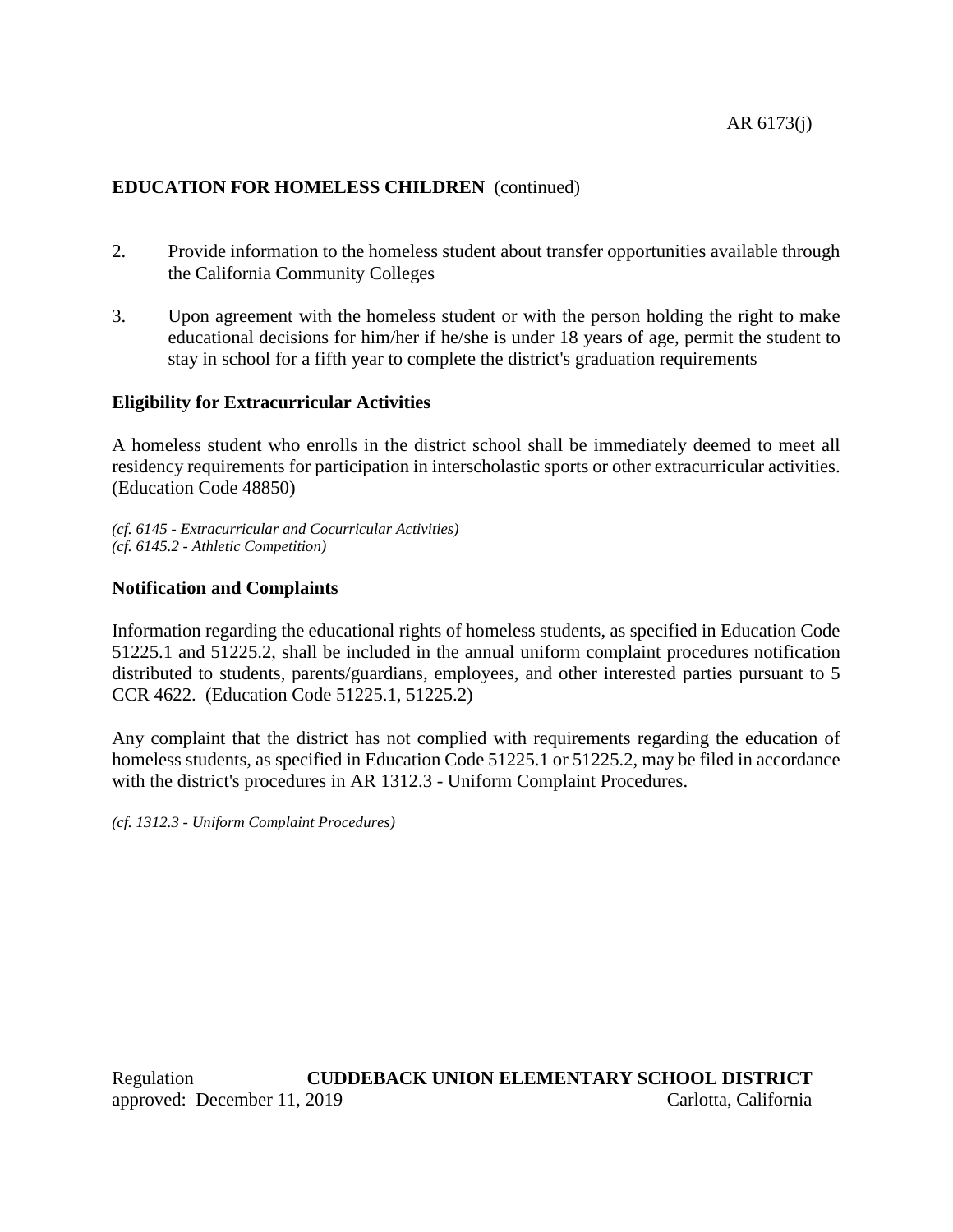## **EDUCATION FOR HOMELESS CHILDREN**

# **DISTRICT EXPLANATION OF DECISION RELATED TO ELIGIBILITY, SCHOOL SELECTION, OR ENROLLMENT**

Instructions: The following form provides notice and explanation to a student's parent/guardian or an unaccompanied youth regarding the district's decision related to student eligibility, school selection, or enrollment.

| In accordance with the federal McKinney-Vento Homeless Assistance Act (42 USC 11431-                   |
|--------------------------------------------------------------------------------------------------------|
| 11435), this notification is being provided to either:                                                 |
| Name of parent(s)/guardian(s): $\qquad \qquad$                                                         |
|                                                                                                        |
|                                                                                                        |
| District's placement decision (name of school): ________________________________                       |
| Action(s) proposed/refused by the district related to eligibility, school selection, or enrollment:    |
| <u> 1989 - Andrea Andrew Maria (h. 1989).</u><br><u> 1989 - Johann Stoff, fransk politik (f. 1989)</u> |
| ,我们也不会有什么。""我们的人,我们也不会有什么?""我们的人,我们也不会有什么?""我们的人,我们也不会有什么?""我们的人,我们也不会有什么?""我们的人                       |
|                                                                                                        |
| The district's determination regarding eligibility, school selection, or enrollment was based upon     |
| the following evidence and for the following reasons:                                                  |

Other options that the district considered, if any, included the following options which were rejected for the following reasons:

<u> 1989 - Johann Stein, marwolaethau a bhann an t-Amhainn an t-Amhainn an t-Amhainn an t-Amhainn an t-Amhainn a</u>

the control of the control of the control of the control of the control of the control of the control of the control of the control of the control of the control of the control of the control of the control of the control

<u> 1989 - Johann Stoff, deutscher Stoffen und der Stoffen und der Stoffen und der Stoffen und der Stoffen und d</u>

<u> 1980 - Johann Barbara, martxa amerikan personal (h. 1980).</u>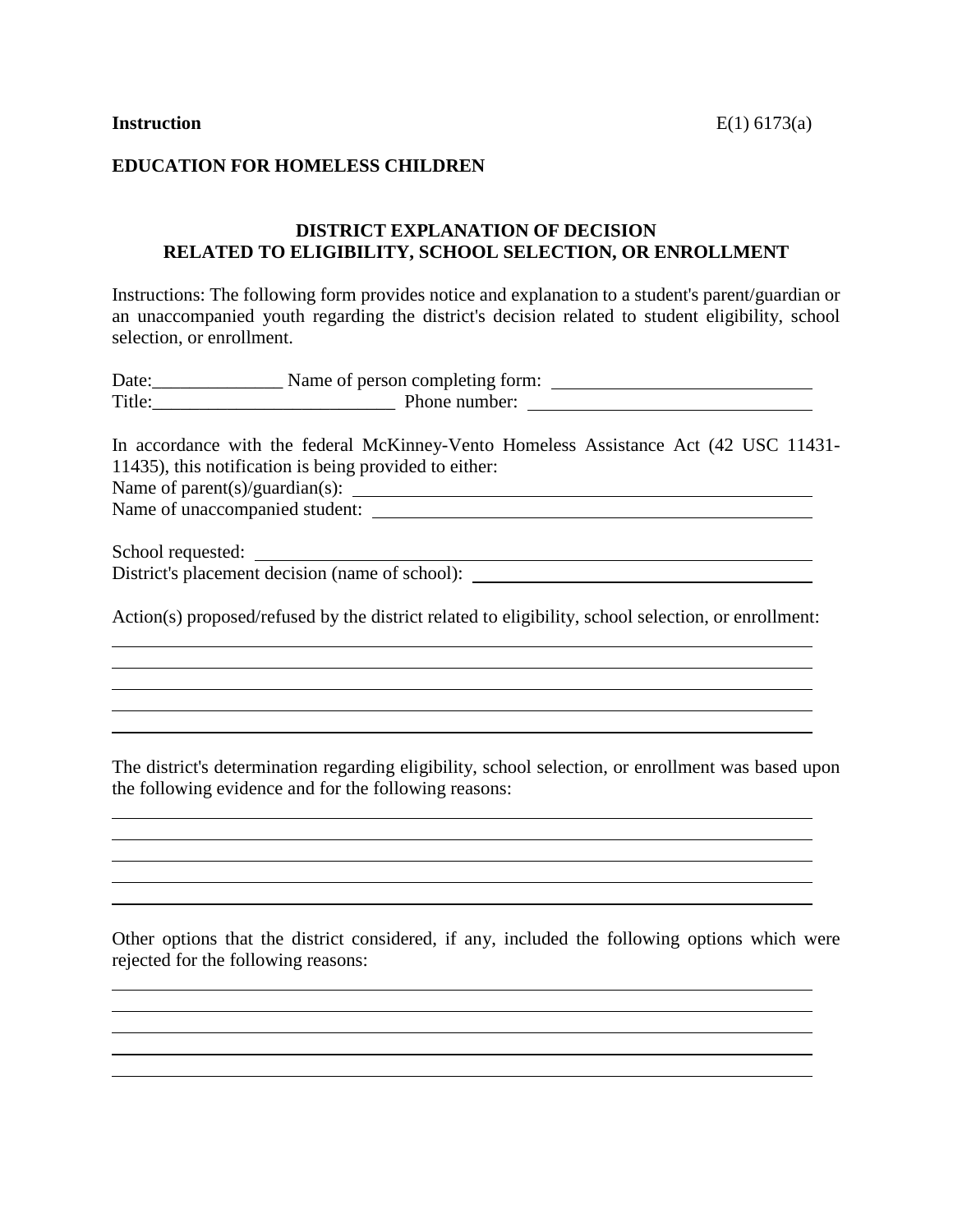Factors relevant to the district's decision and information related to the eligibility or best interest determination including the facts, witnesses, and evidence relied upon and their sources, if any:

You have the right to appeal this decision to the district Superintendent. To do so, contact the district's homeless liaison listed below within the next \_\_\_(*insert number of days*)\_\_\_ days to request a Dispute Form. You may provide written or verbal documentation to support your position, and may also seek the assistance of social services, advocates, and/or service providers in the dispute process. The Superintendent/Principal or designee will review all the evidence and will notify you of his/her decision within \_\_\_(*insert number of days*)\_\_\_ days.

If you are not satisfied with the Superintendent's decision, you may appeal to the \_\_\_\_\_\_(*insert county name*)\_\_\_\_\_\_\_\_\_\_\_ County Office of Education. If you are not satisfied with the county office's decision, you may then appeal to the California Department of Education. The district's homeless liaison can assist you with this appeal.

## **CONTACT INFORMATION:**

**District Liaison:** The district liaison is one of the primary contacts between homeless families and school or district staff. He/she is responsible for coordinating services to ensure that homeless students enroll in school and have the opportunity to succeed academically, and mediates enrollment disputes as needed.

| Name of district's homeless liaison: |  |
|--------------------------------------|--|
| Address:                             |  |
| Phone number:                        |  |

**County Liaison:** If you appeal the district's decision to the county office of education, the district liaison shall forward all written documentation and related paperwork to the homeless liaison at the county office. The county liaison will review the materials and determine the eligibility, school selection, or enrollment decision within five working days of receiving the materials. He/she will notify you of the decision.

| Name of County Office of Education homeless liaison: |
|------------------------------------------------------|
| Address:                                             |
| Phone number:                                        |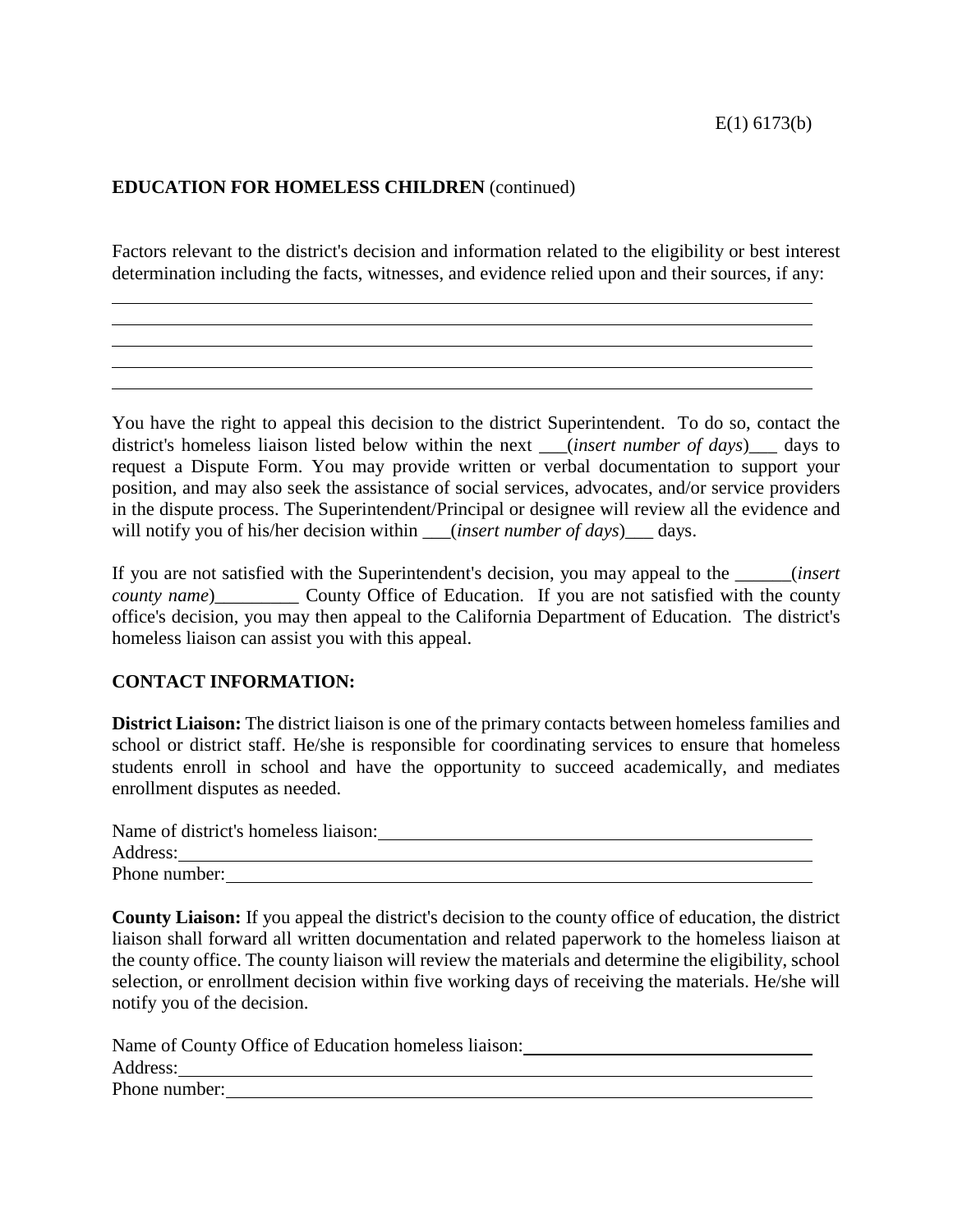**State Coordinator:** If you appeal the county office's decision to the California Department of Education, the county homeless liaison shall forward all written documentation and related paperwork to the State Homeless Coordinator. The state coordinator will review the district, county office, and parent/guardian information and will notify you of the decision within ten working days of receiving the materials.

| Address: |               | Name of state homeless coordinator: |  |  |
|----------|---------------|-------------------------------------|--|--|
|          |               |                                     |  |  |
|          | Phone number: |                                     |  |  |

# **RIGHTS:**

Pending the final resolution of this dispute, including the period of all appeals, the student has the right to immediately enroll in the school requested and to participate fully in school activities at that school.